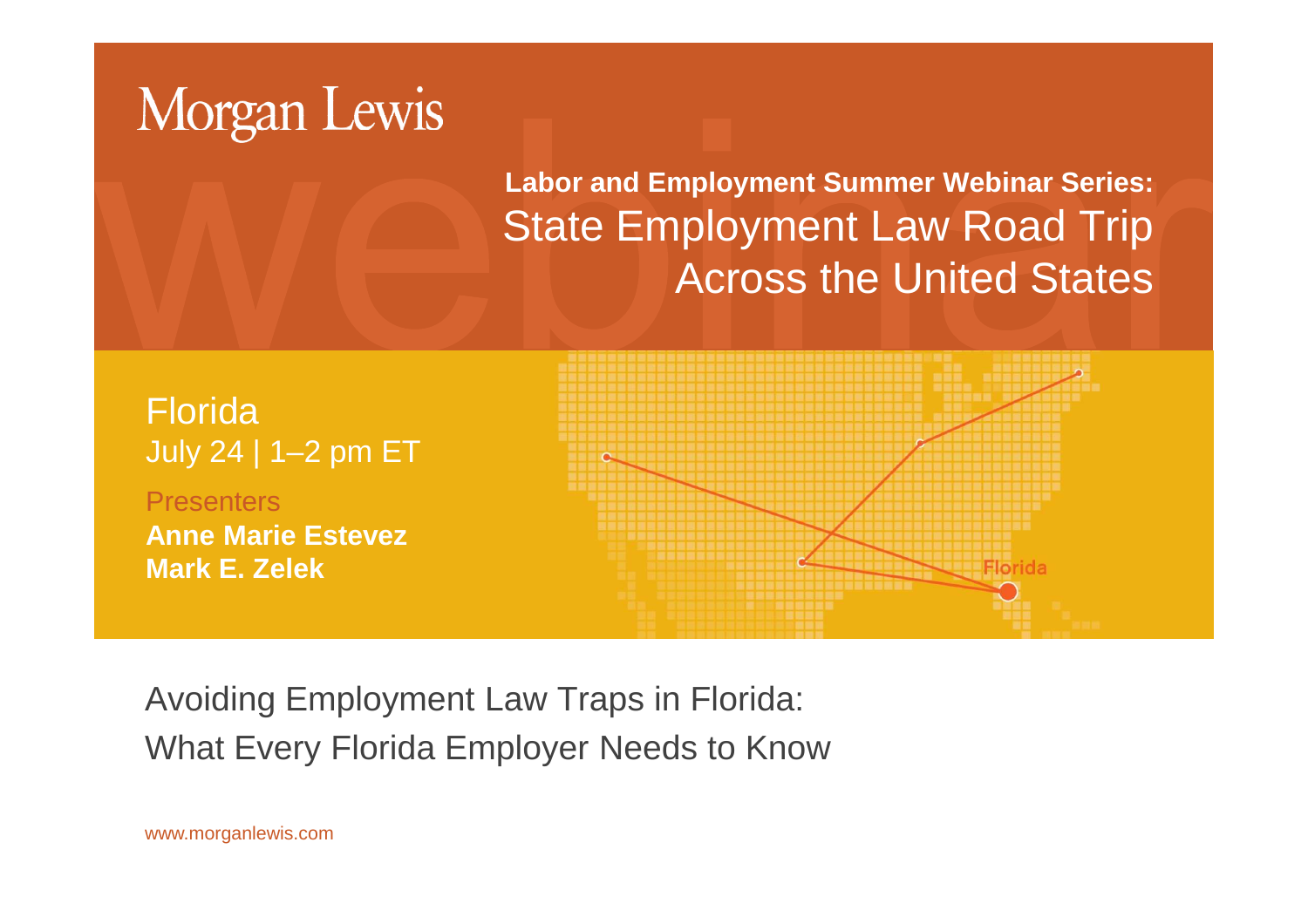## At-will Employment

- Right to work state
- Florida courts have held firm to the employment at-will doctrine
- Small union population

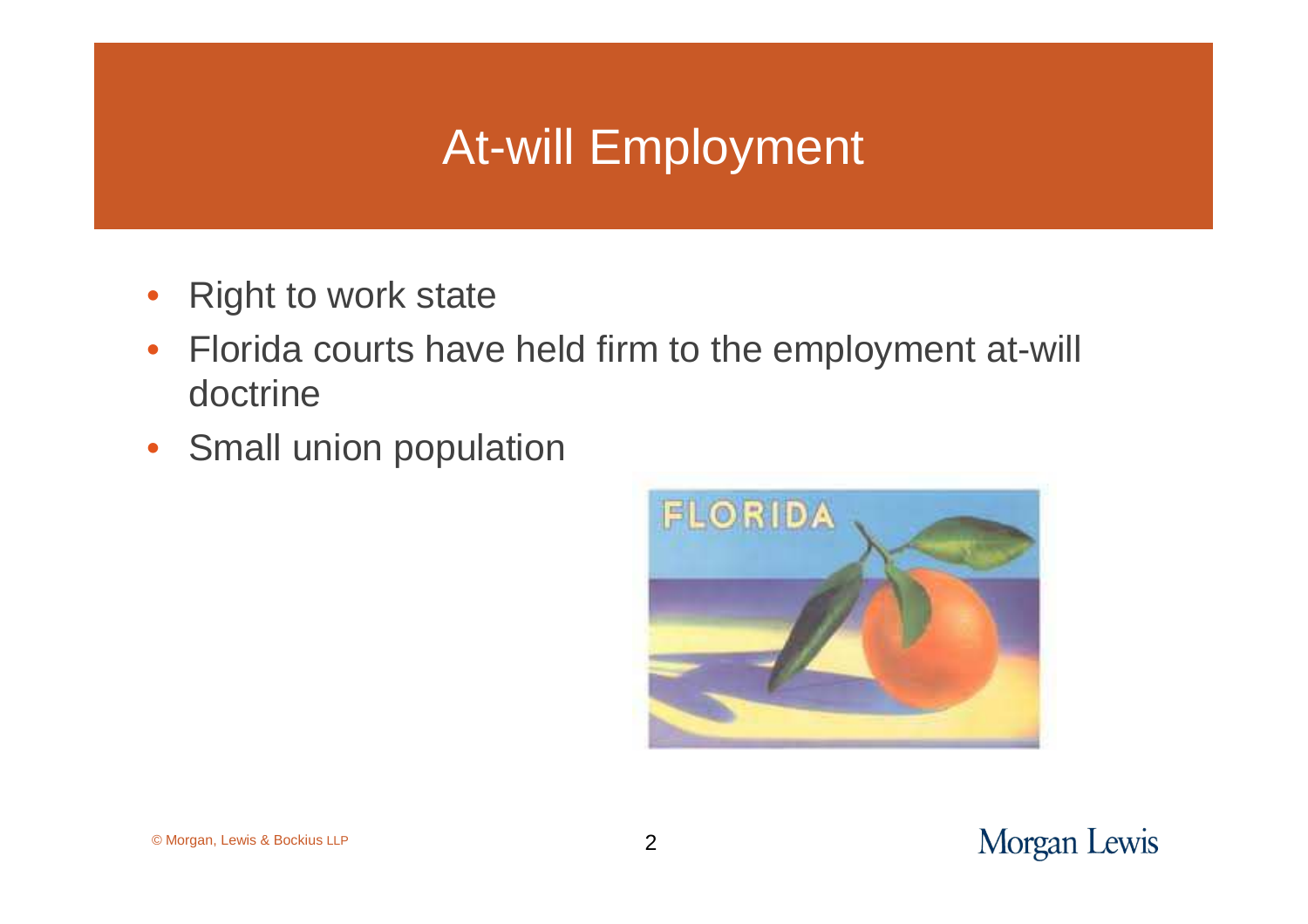### Florida Civil Rights Act of 1992

- Florida Commission Work-sharing agreement with the EEOC; 365 days to file a charge and up to 4 years to file a suit if there is no determination by the EEOC that is adopted by the Florida Commission
- Covers all employers with 15 or more employees for each working day of 20 or more weeks
- Prohibits discrimination on the basis of race, color, religion, gender, national origin, handicap, (any) age, and marital status
- Capped punitive damages at \$100,000
- Prohibits discrimination on the basis of HIV status, and prohibits testing for HIV unless the absence of HIV infection is a qualification for the job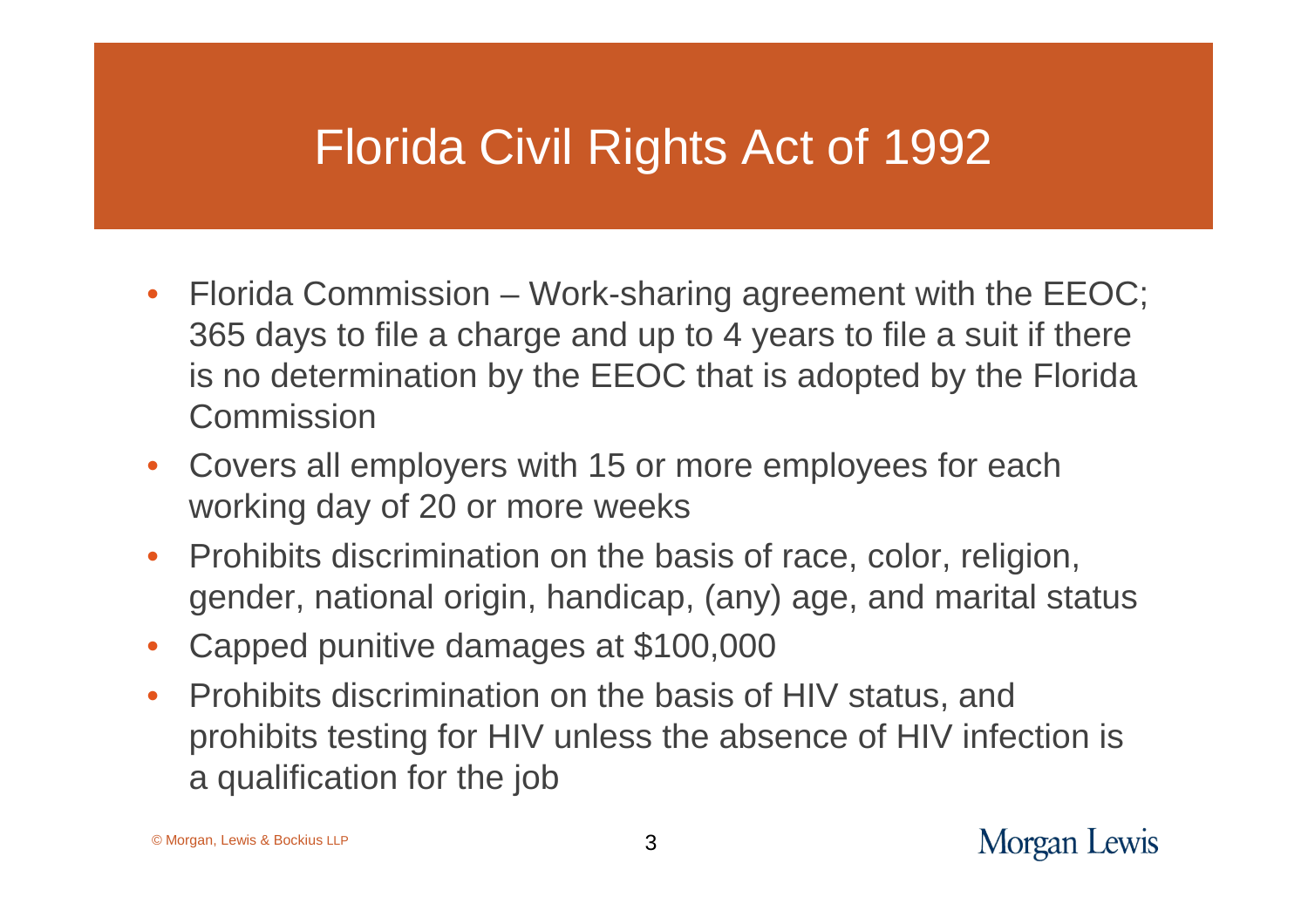# Equal Employment Opportunity Commission and The Florida Commission

- The EEOC
	- New Pattern and Practice Division at the EEOC
	- New Director mandates review of settlement agreements
	- AD program
- National origin discrimination
	- Hispanics (various)
	- Indian (various)
	- Haitian
- Other popular charges
	- Age discrimination
	- Gender discrimination
	- Language issues
	- Religious discrimination
- Florida Commission and local agencies
- Diversity training is a must for all companies

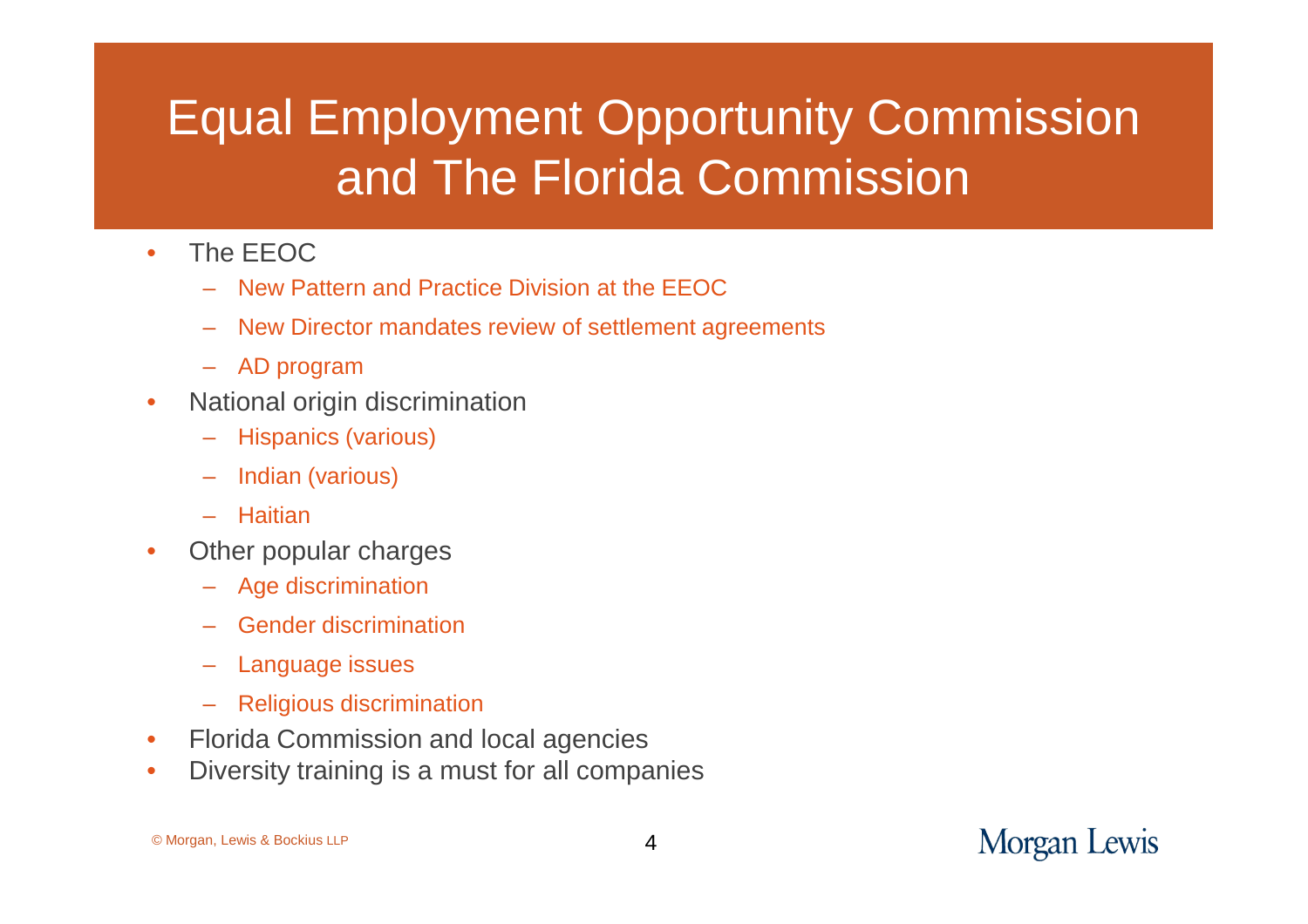#### Florida Whistleblower Act

- An employer may not take any retaliatory action against an employee because the employee has:
	- Disclosed, or threatened to disclose, an activity, policy, or practice of the employer that is in violation of a law, rule, or regulation. Employee must bring the activity, policy, or practice in writing to the attention of a supervisor or the employer and allow the employer a reasonable opportunity to correct the activity, policy, or practice
	- Provided information to, or testified before, any appropriate governmental agency or person conducting an inquiry regarding the violation of a law or rule or regulation by the employer
	- Objected to, or refused to participate in, any activity, policy, or practice of the employer that is in violation of a law, rule, or regulation
- *Farragher* increasingly used as a common way to consider defenses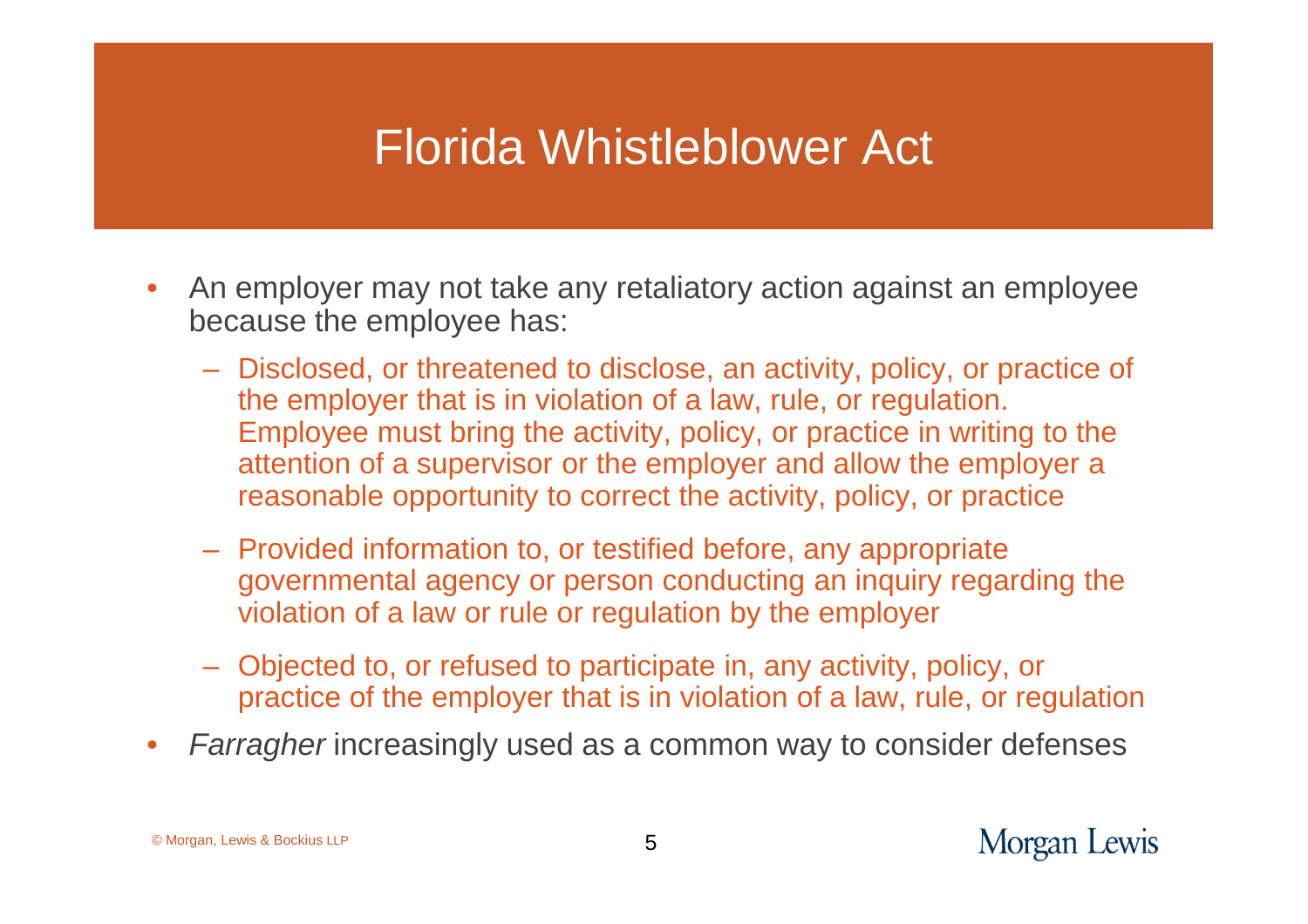### Workers' Compensation

- Retaliation
	- Can we ever get rid of an employee?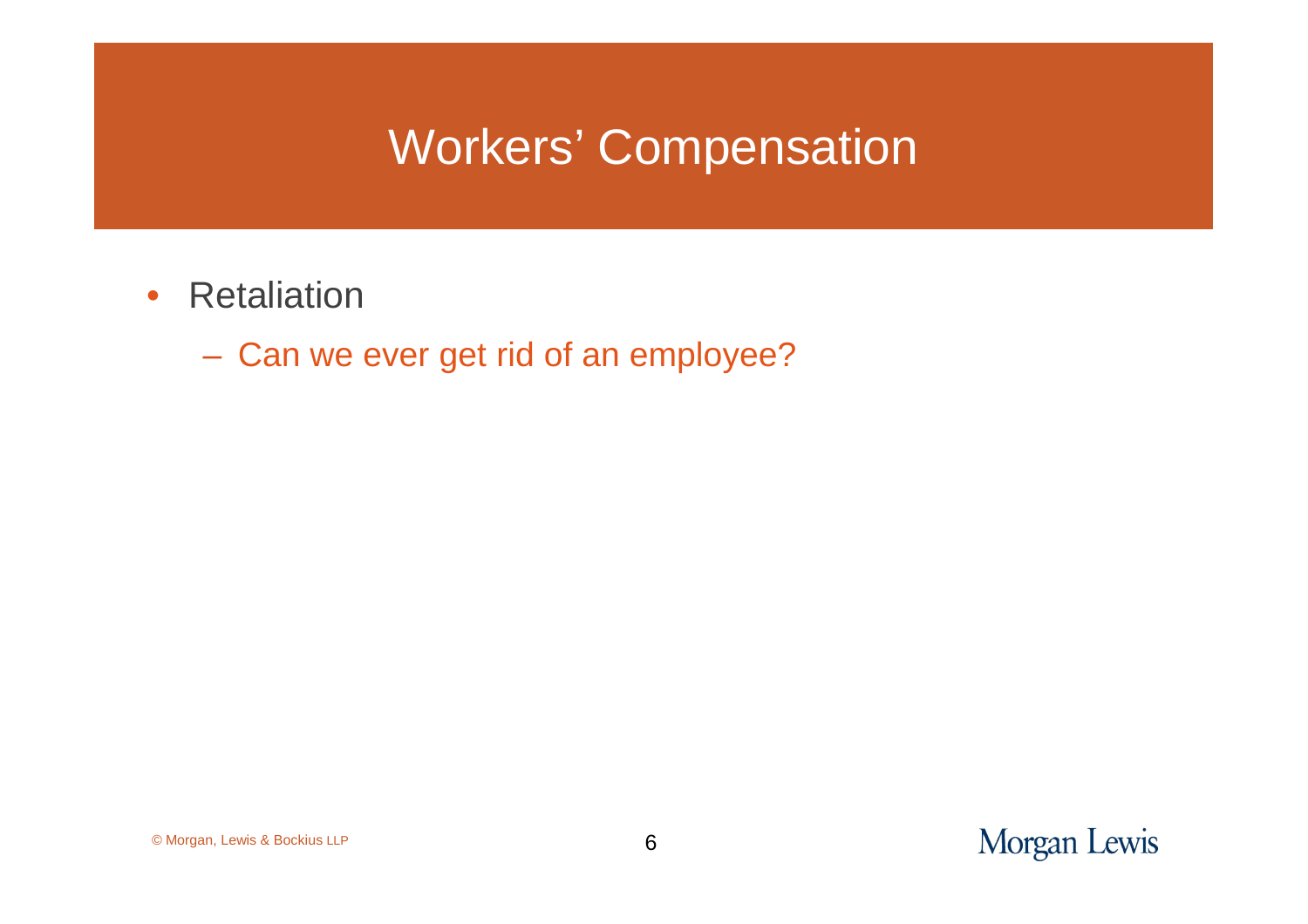### **Bankruptcy**

- Retaliation
	- Unreported claims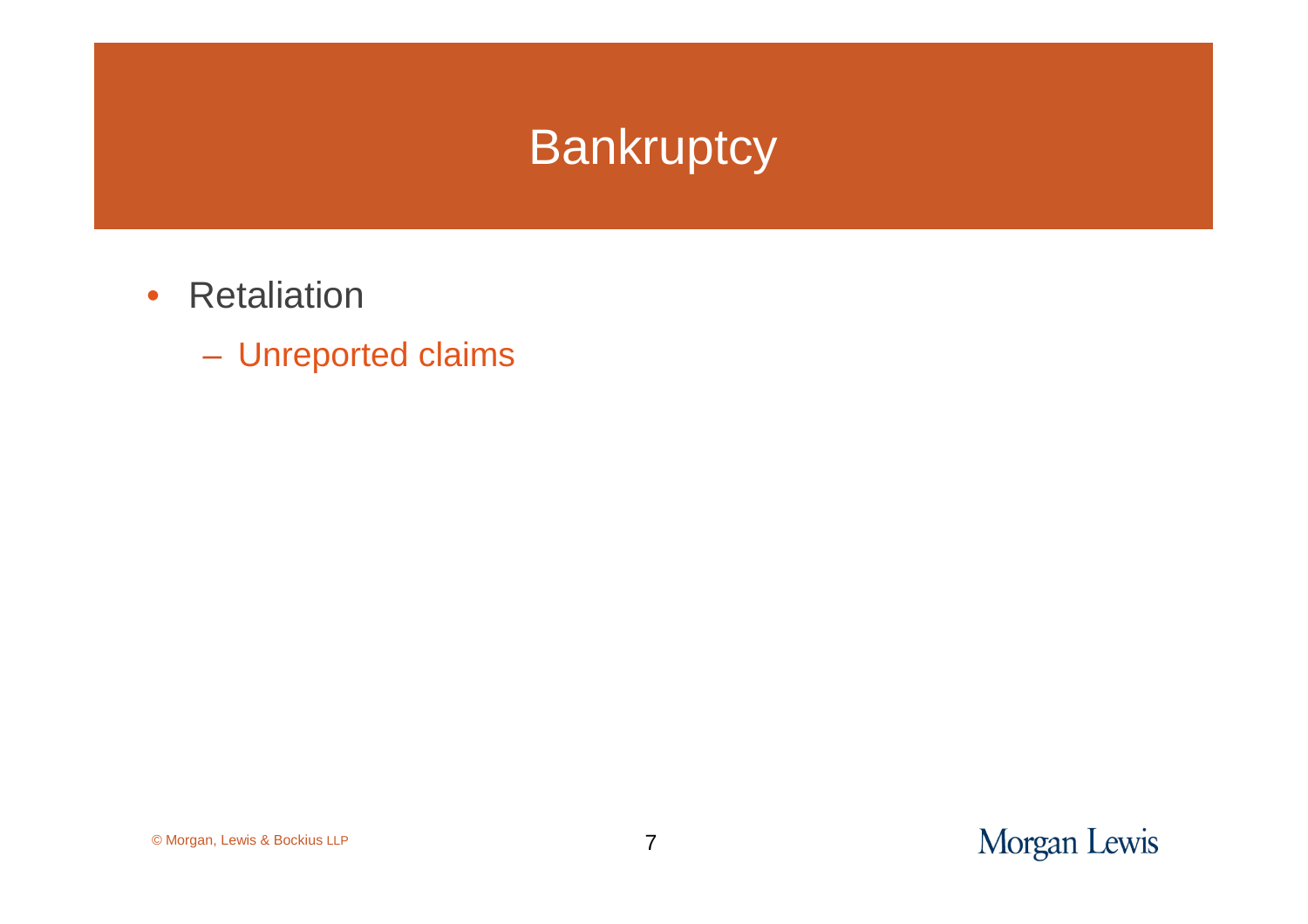## 448.08 Unpaid Wages

- Provides for award of attorneys' fees for unpaid wages
- Used in contract, overtime, and other wage claims
- Chapter 448 also includes an Equal Pay Act cause of action
- Two-year statute of limitations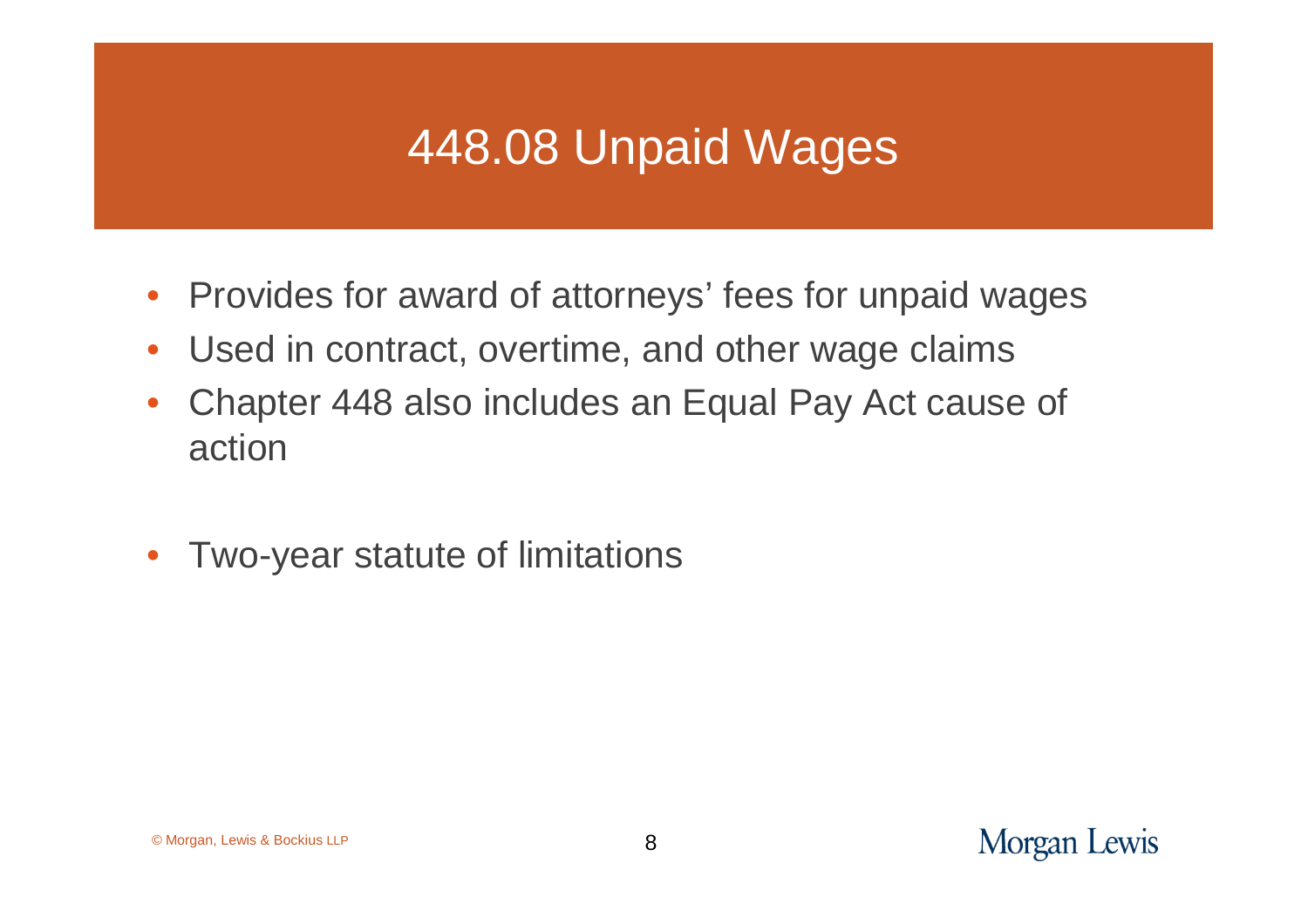### Florida's Minimum Wage Act

- January 1, 2012 minimum wage raised to  $$7.67$
- Broad retaliation provision
- Overtime not addressed, *but see* Chapter 448
- *Resnick et. al v. Oppenheimer* (required to "notify the employer alleged to have violated this section, in writing, of an intent to initiate such an action*."*) Fla. Stat. §48.110(6)(b). Notice must provide:
	- *the minimum wage to which the aggrieved person claims entitlement;*
	- *actual or estimated work dates;*
	- *hours for which payment is sought; and*
	- *total amount of alleged unpaid wages through the date of the notice*
- Employer has 15 days to resolve the claim before the employee may file suit
- Middle District No notice requirement
- Rule 23 and state opt-out class actions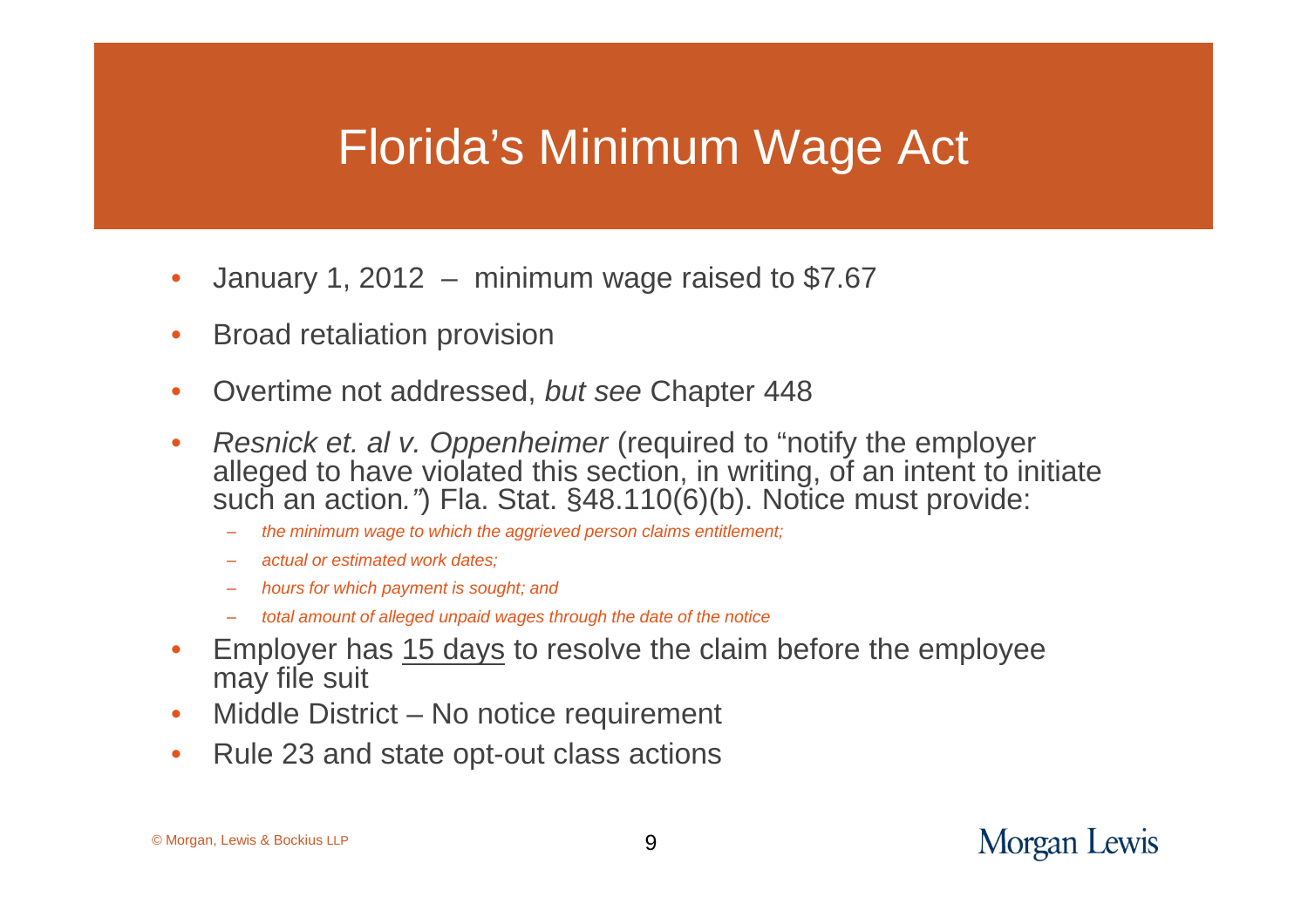#### Fair Labor Standards Act (FLSA)

- We're number one!
	- Since 2003, federal court filings of wage and hour collective actions have surpassed employment discrimination class actions
	- In 2011 alone, 1,206 new FLSA cases were filed in the Southern District (including Miami, Fort Lauderdale, Palm Beach, and the Florida Keys), followed by 611 in the Middle District (including Orlando, Tampa, Jacksonville, Ft. Myers, and Ocala)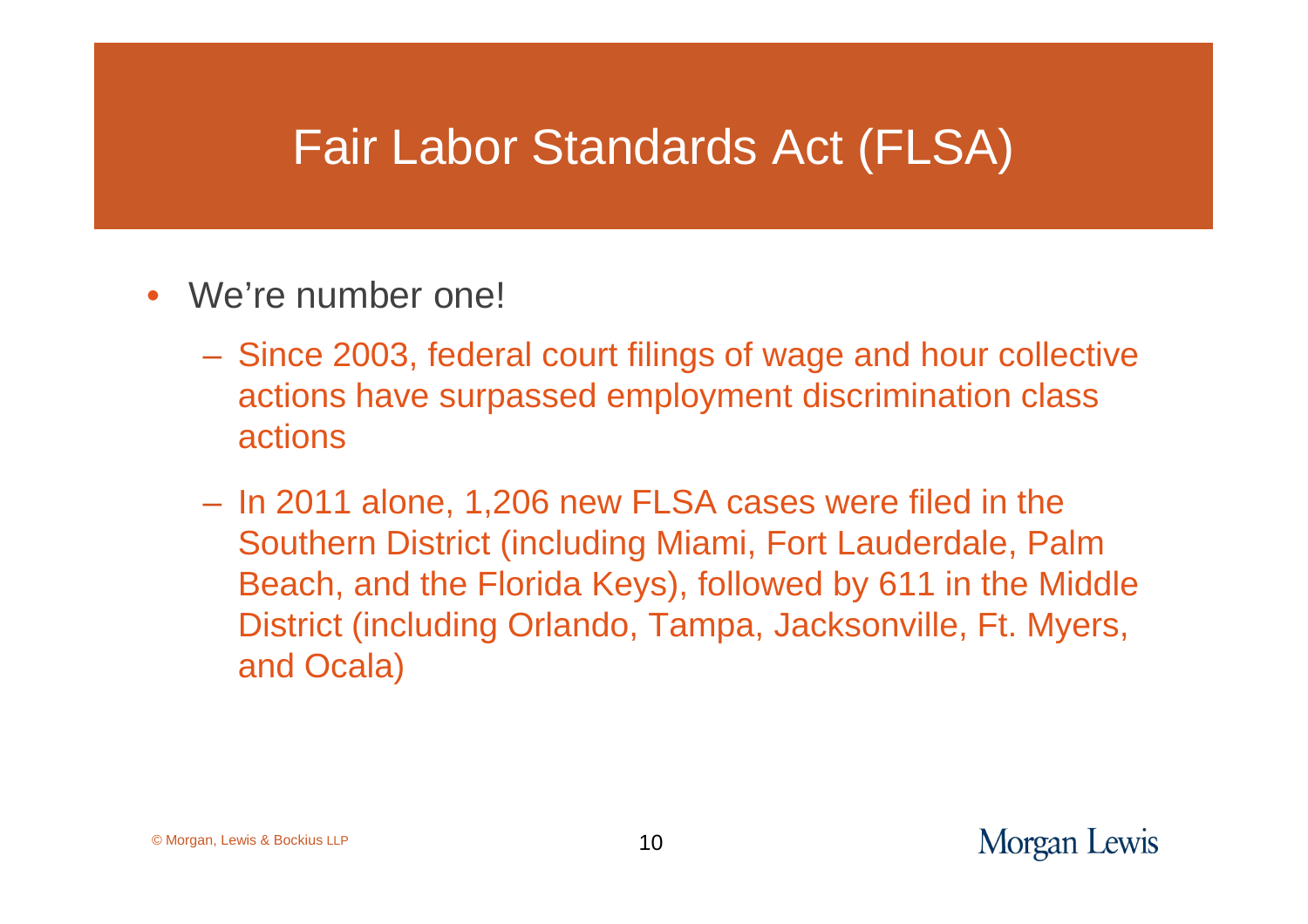### Law firm "mills" and firms bringing state and nationwide collective actions

| • Shavitz Law Group, P.A.          | 16.7% |
|------------------------------------|-------|
| Remer & Georges-Pierre, PLLC       | 5.3%  |
| Card & Glenn, P.A.                 | 5.1%  |
| Morgan & Morgan, P.A.              | 3.5%  |
| • Robert S. Norell, P.A.           | 3.5%  |
| • J.H. Zidell, P.A.                | 3.4%  |
| • Whitelock & Associates, P.A.     | 2.7%  |
| • Bober & Bober                    | 2.7%  |
| • Law Offices of Levy & Levy, P.A. | 2.7%  |
| Other law firms                    | 54.4% |

Morgan Lewis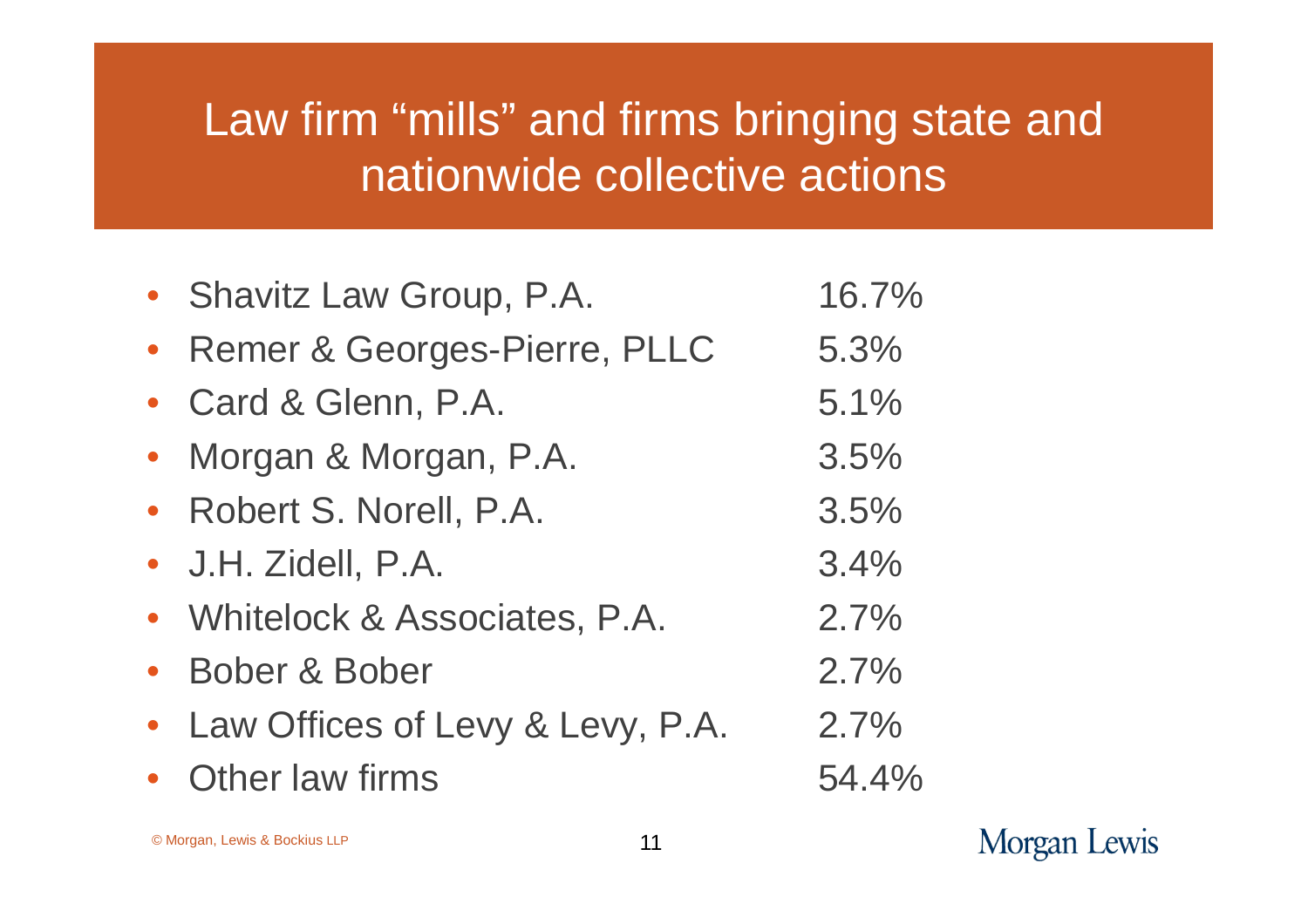# Industry Distribution and Trends, July 2010 to July 2012

| • Services                  | 15.8% |
|-----------------------------|-------|
| <b>Healthcare</b>           | 9.7%  |
| Construction                | 8.8%  |
| <b>Retail</b>               | 8.5%  |
| <b>Business Services</b>    | 8.2%  |
| <b>Food and Agriculture</b> | 7.3%  |
| • Leisure                   | 6.2%  |
| • Financial Services        | 5.7%  |
| Transportation              | 5.0%  |
| <b>Other Industries</b>     | 24.8% |

#### Morgan Lewis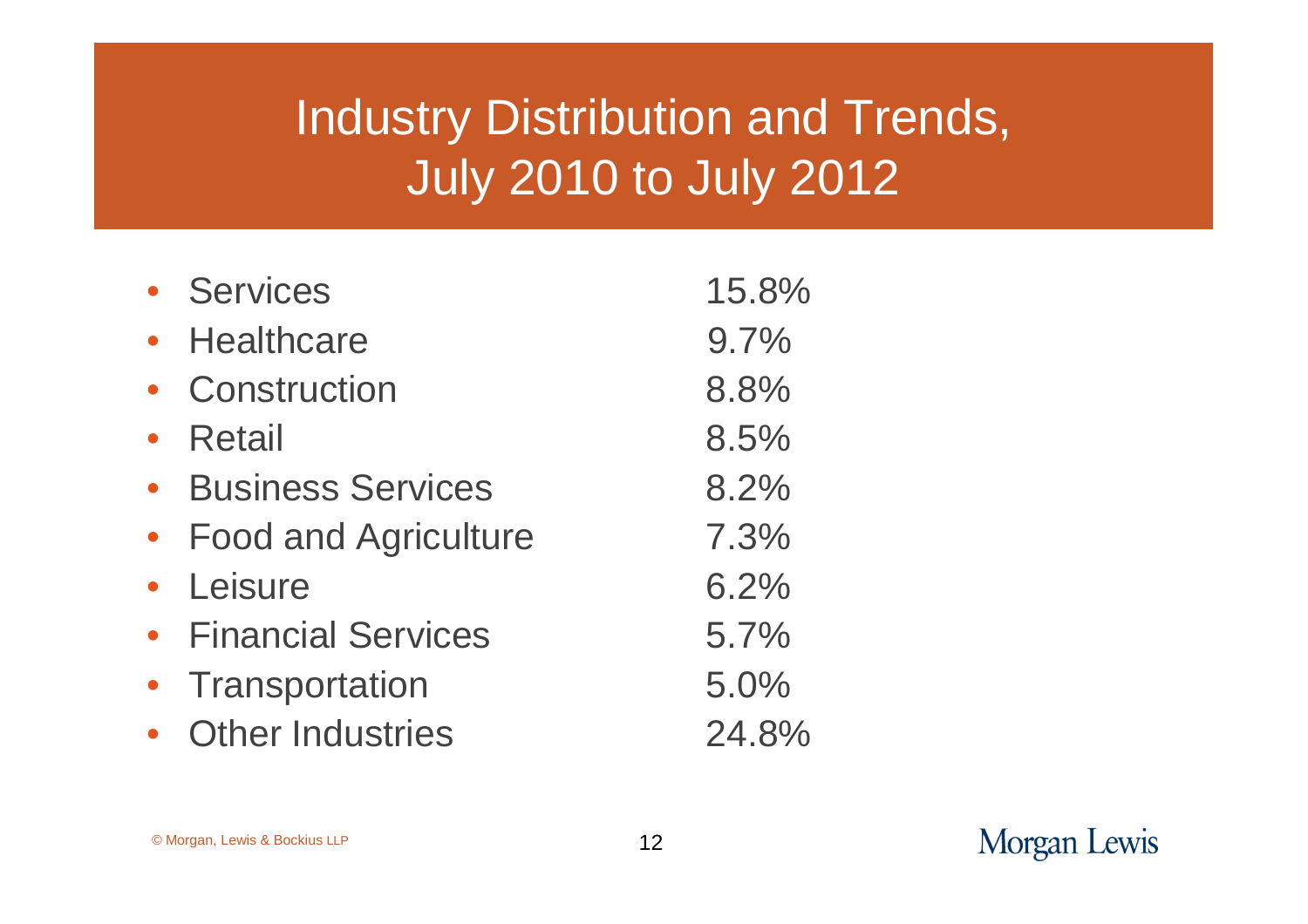# Key Issues

- "Off the clock"/Call center claims
- Misclassification problems
- Failure to include commissions, bonuses, and other forms of nondiscretionary compensation in the regular rate of pay
- Mistakes in payroll processing from major third-party vendors
- Expanding definition of "work time"
- Independent contractors
- Motion for conditional certification filed with the complaint or shortly thereafter
- Fluctuating workweek

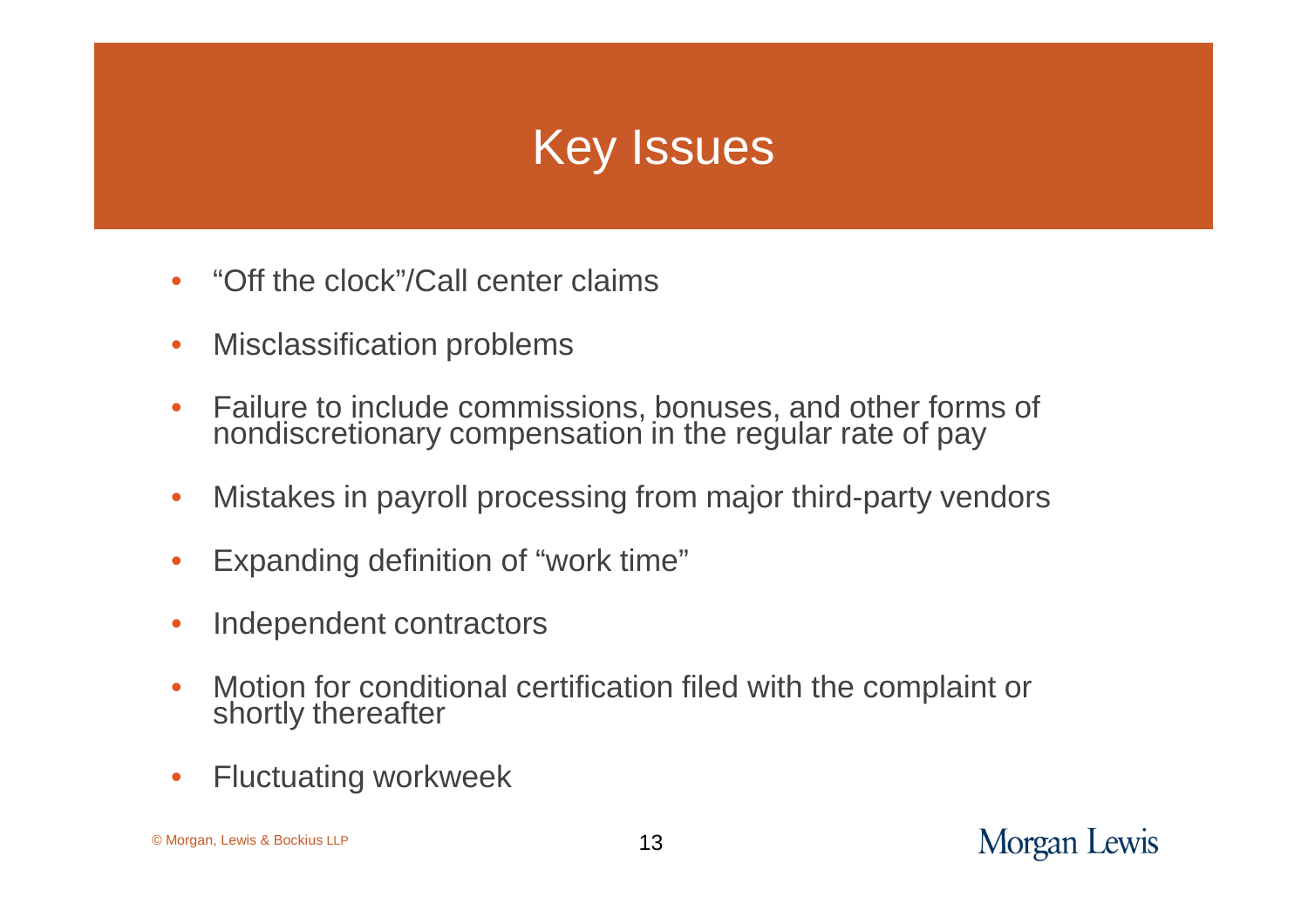### Restrictive Covenants

- Pro-enforcement
- Protects legitimate business interests
- Restrictive covenant against former employee, agent, or independent contractor not including trade secrets:
	- Six months or less presumed reasonable
	- More than two years presumed unreasonable
- Restrictive covenant protecting trade secrets:
	- Five years or less presumed reasonable.
	- More than 10 years presumed unreasonable.
- "Blue Pencil"
- Federal v. state courts

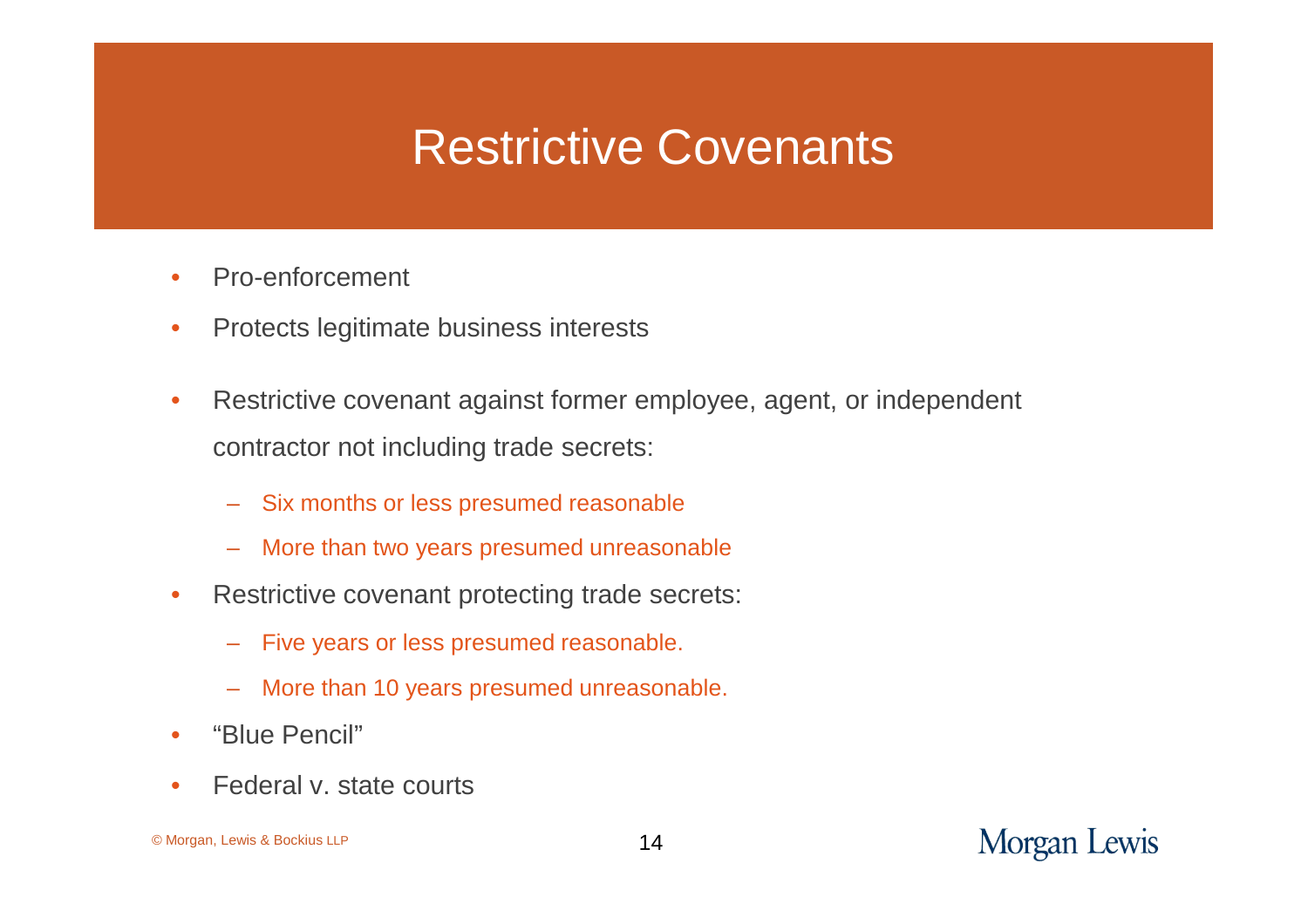#### Judges and Juries – The United Nations

- Southern District of Florida
- Middle District of Florida
- Northern District of Florida
- Various state courts
- Pro hac admission limited in many courts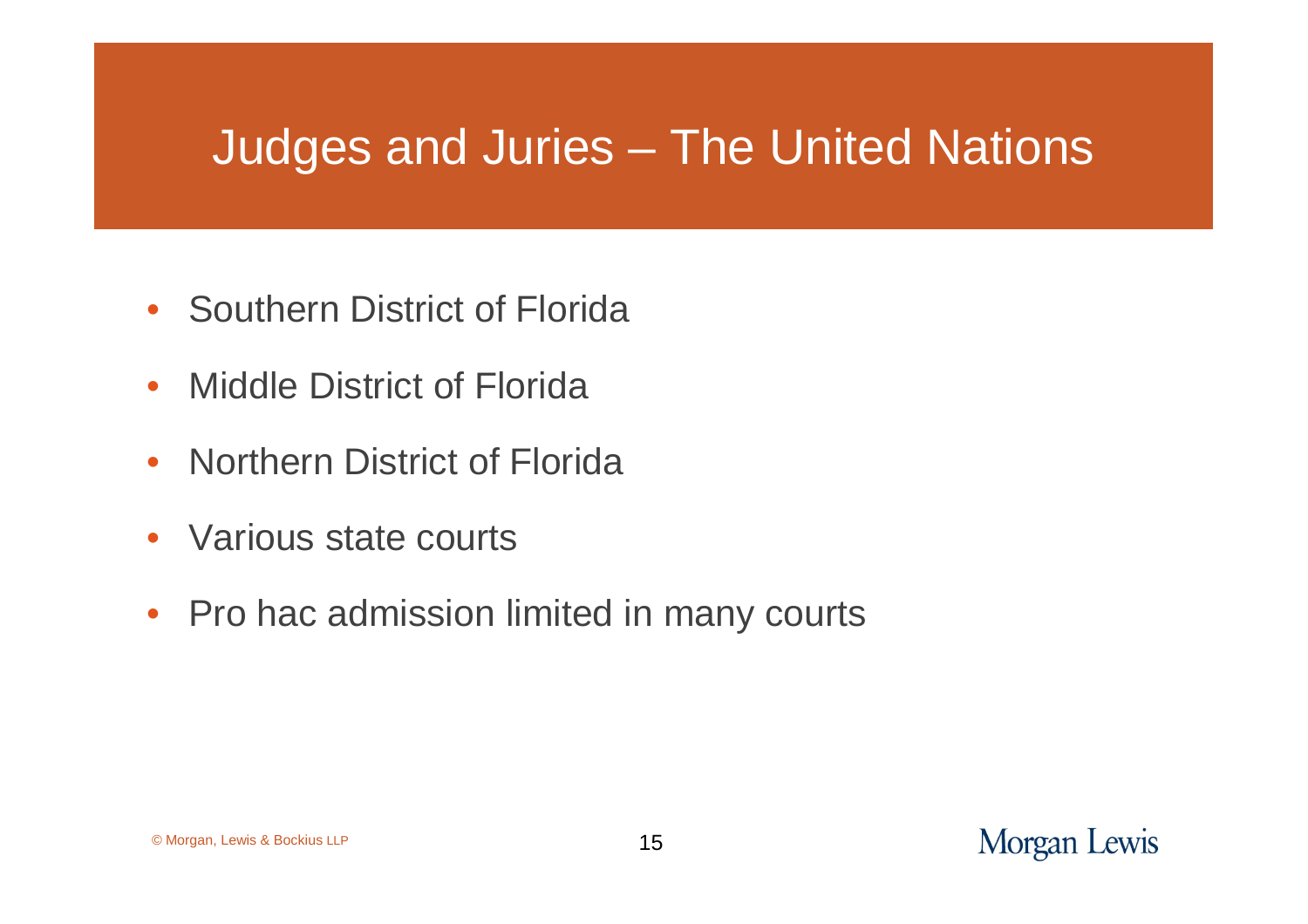# Miami-Dade County Family Leave **Ordinance**

- 50 or more employees working in Miami-Dade County on each workday for 20 consecutive workweeks in the current or preceding calendar year.
- Very similar to FMLA: Allows eligible employees to take up to 12 workweeks of unpaid leave each year for family or medical reasons, including:
	- To care for an immediate family member with a serious health condition, including a grandparent.
- File with Miami-Dade EOB (charge).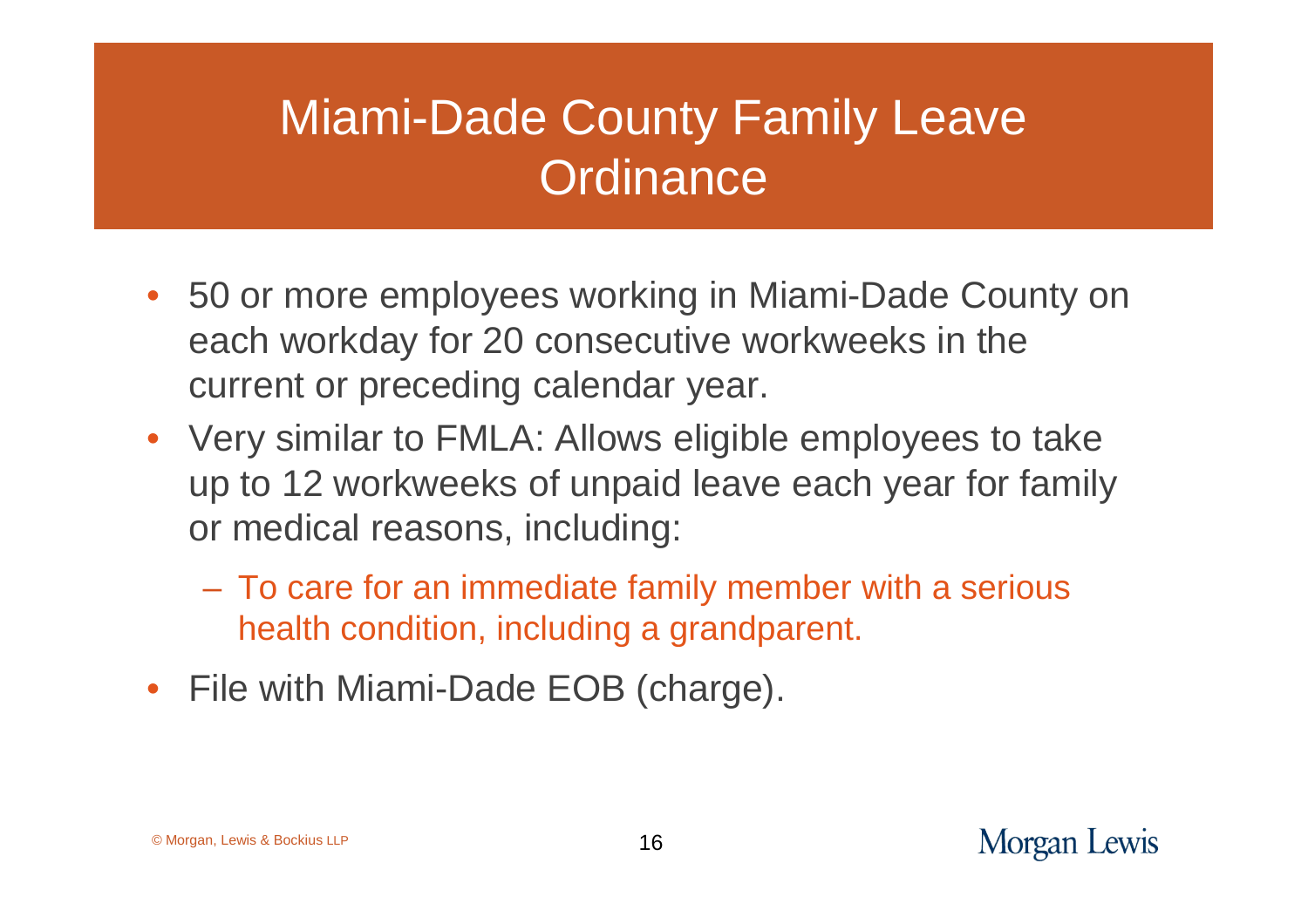#### Leave of Absence

• Domestic Leave – 30 days (Miami-Dade)

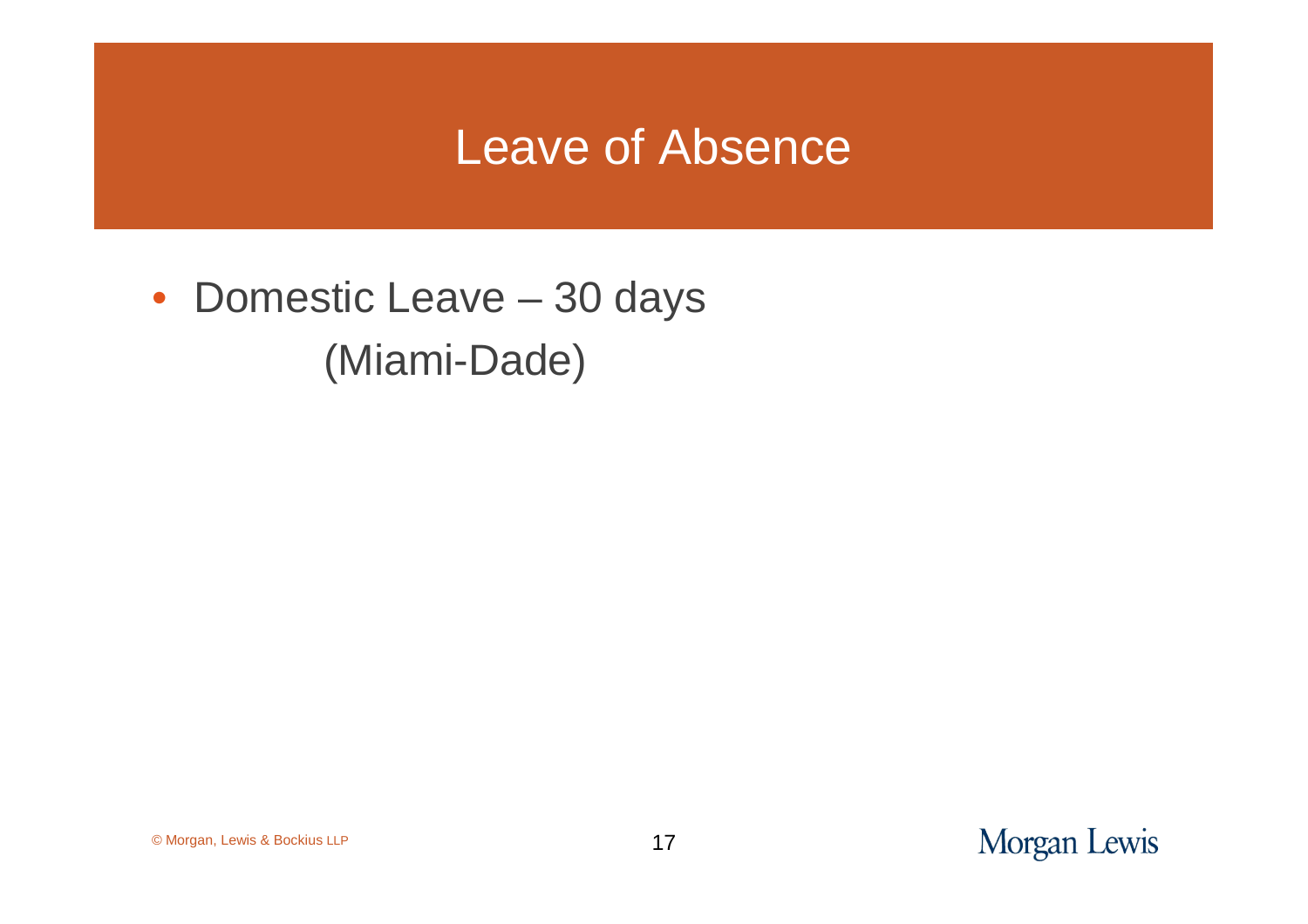#### Vacation

• Use it or lose it



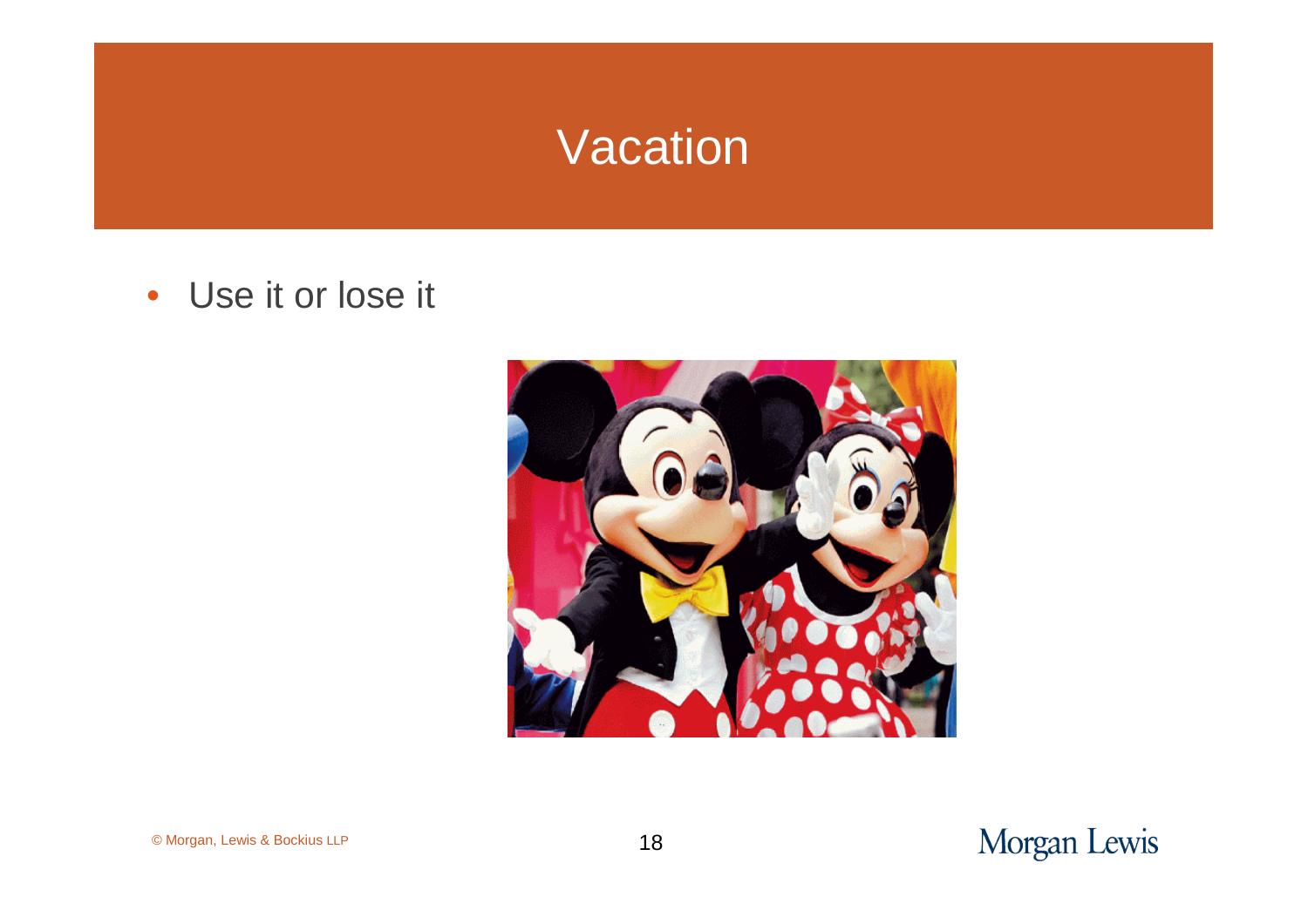## Wage Deductions

• No per se deduction laws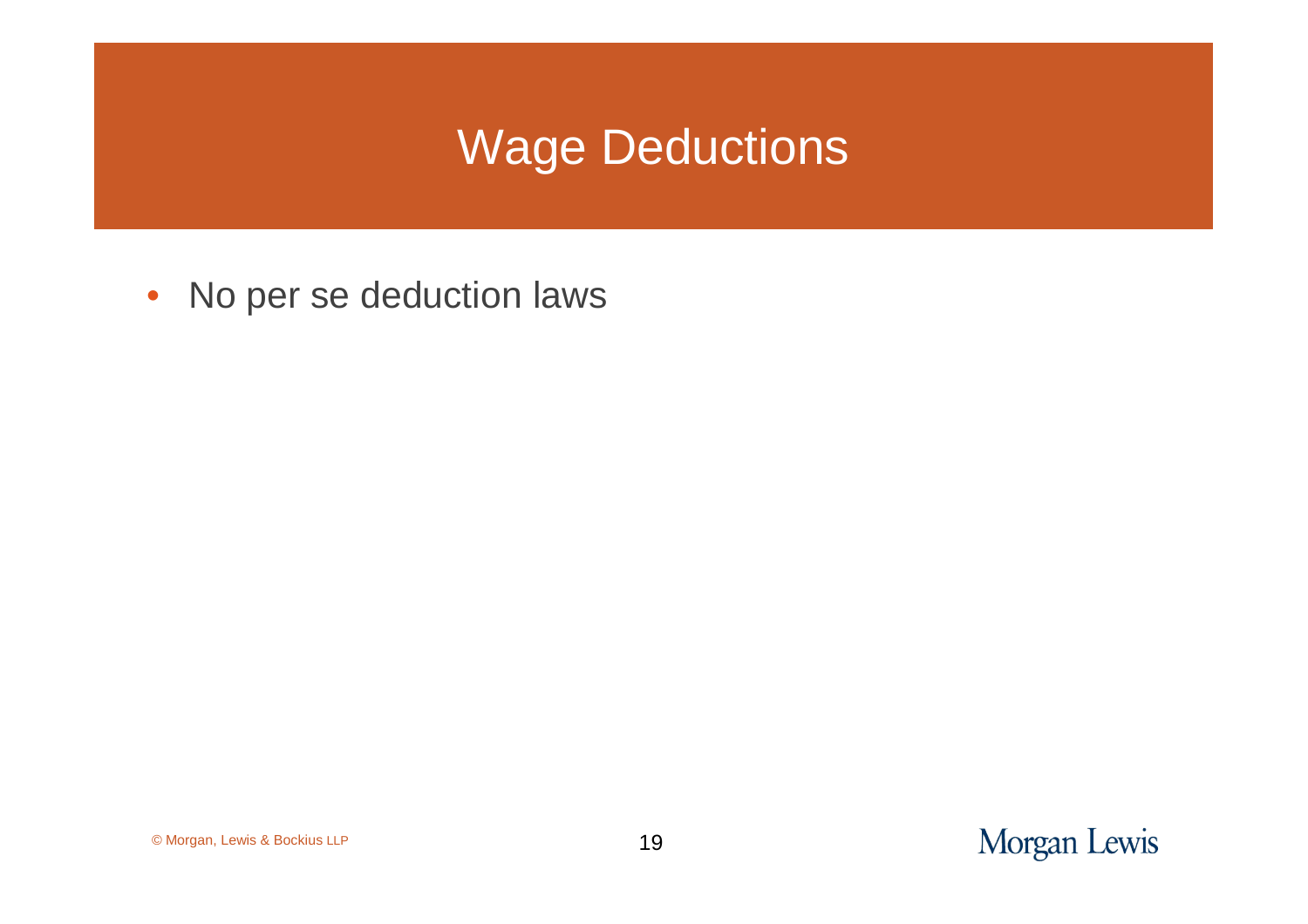### Background Checks and Personnel Files

- Limited constraints on obtaining information on arrests or convictions
- No law requiring employee access to personnel files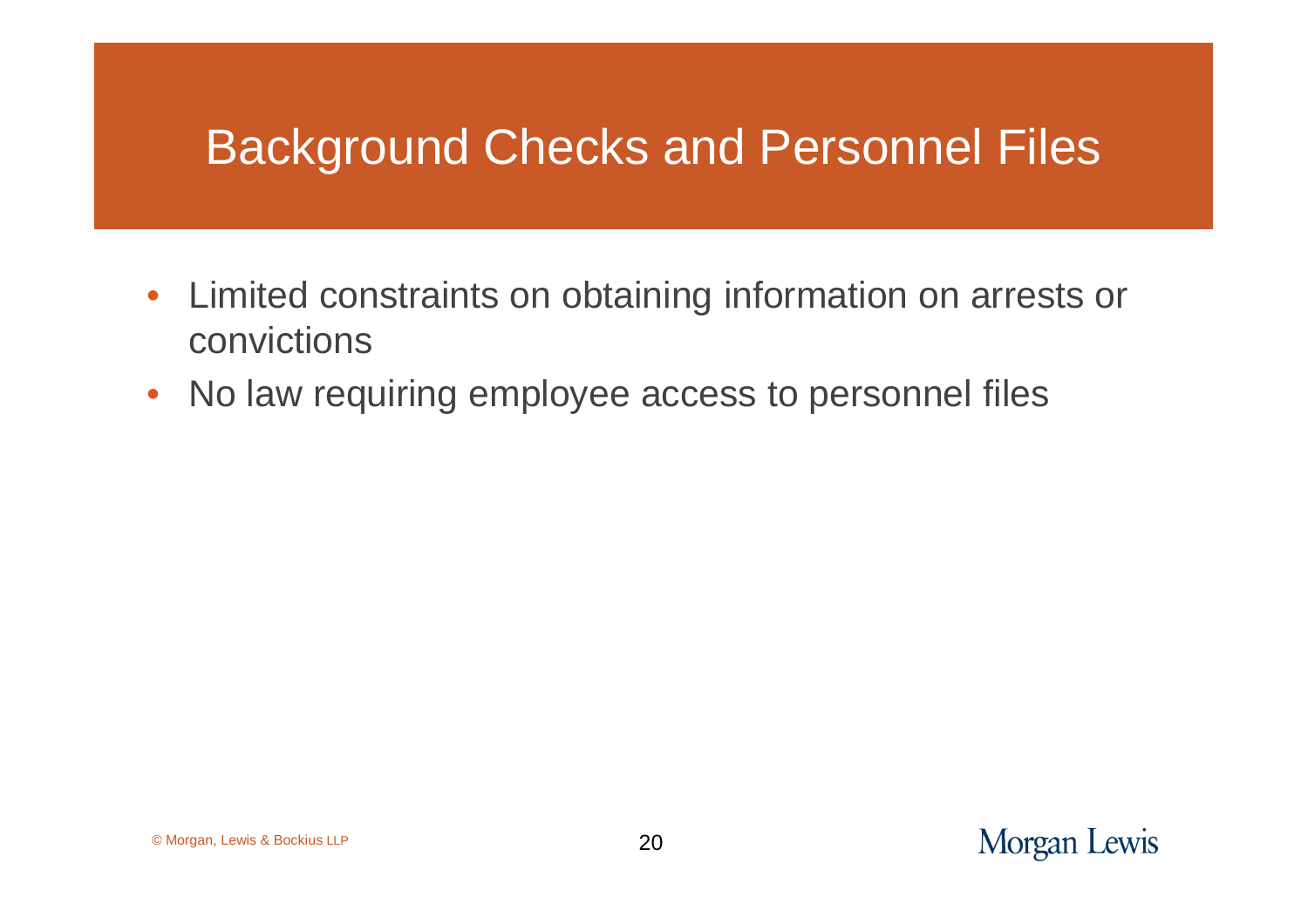# WARN (Worker Adjustment and Retraining Notification Act)

• No private mini-WARN law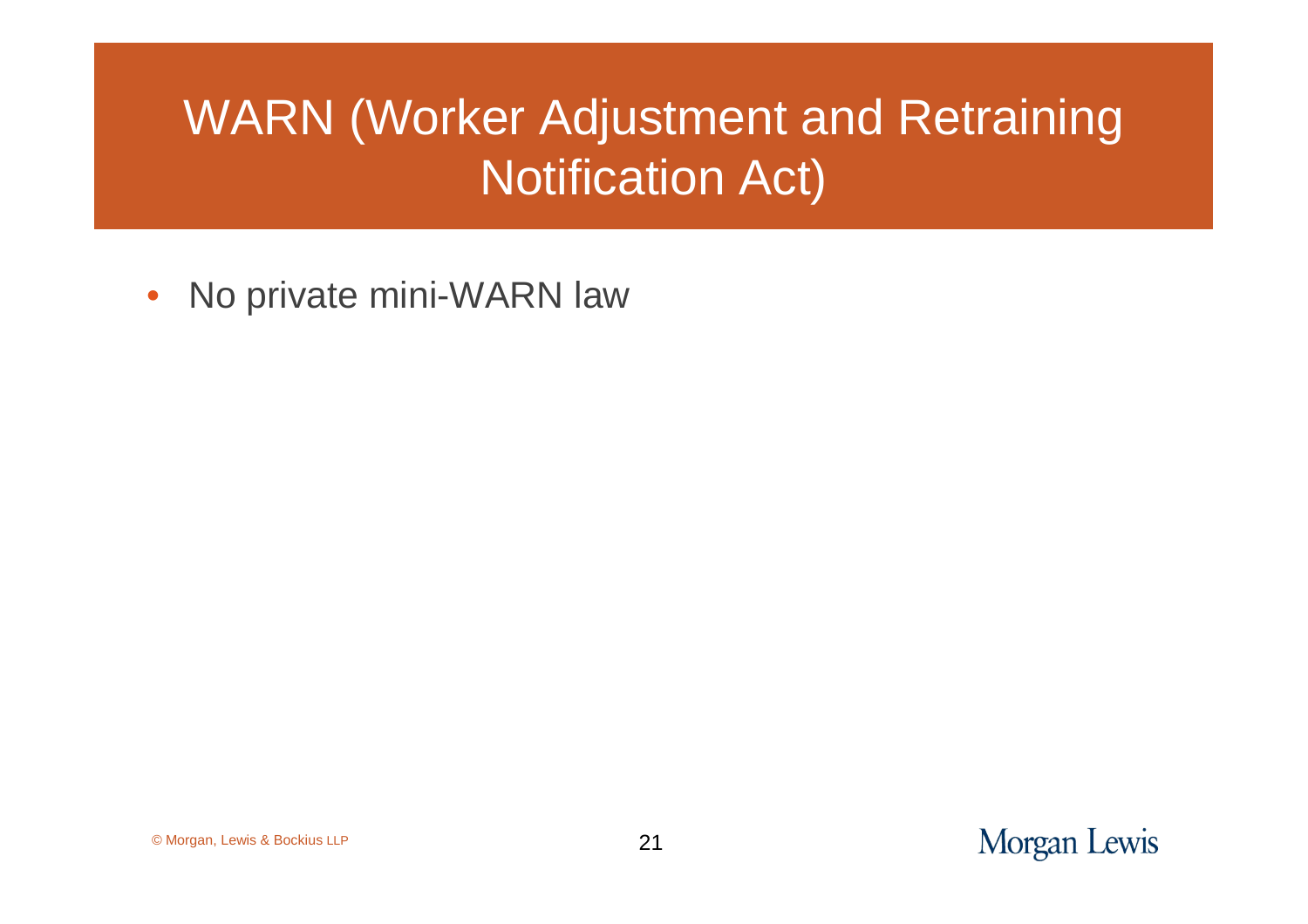# Workplace Violence and Our Employees' Constitutional Rights

- Gun Law
	- Employee with a lawfully owned firearm must keep his or her firearm locked inside or locked to a private motor vehicle on the employer's premises, and cannot brandish or carry his or her firearm anywhere on the employer's premises unless used for lawful defensive purposes
	- Concealed weapons permit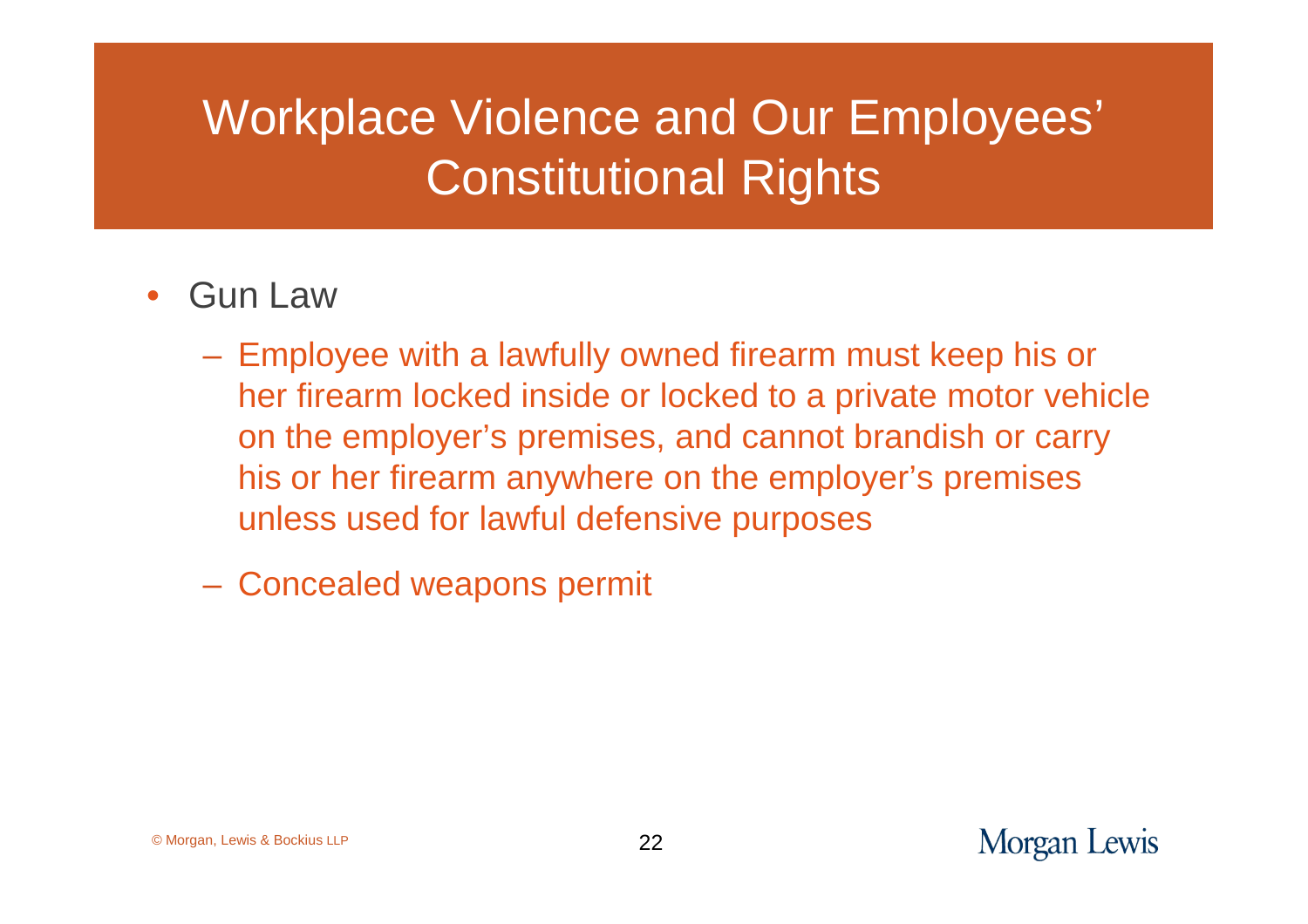# References and **Defamation**

- Statutory protection (but only qualified privilege)
- Absolute privilege when information is provided to certain agencies (e.g., unemployment)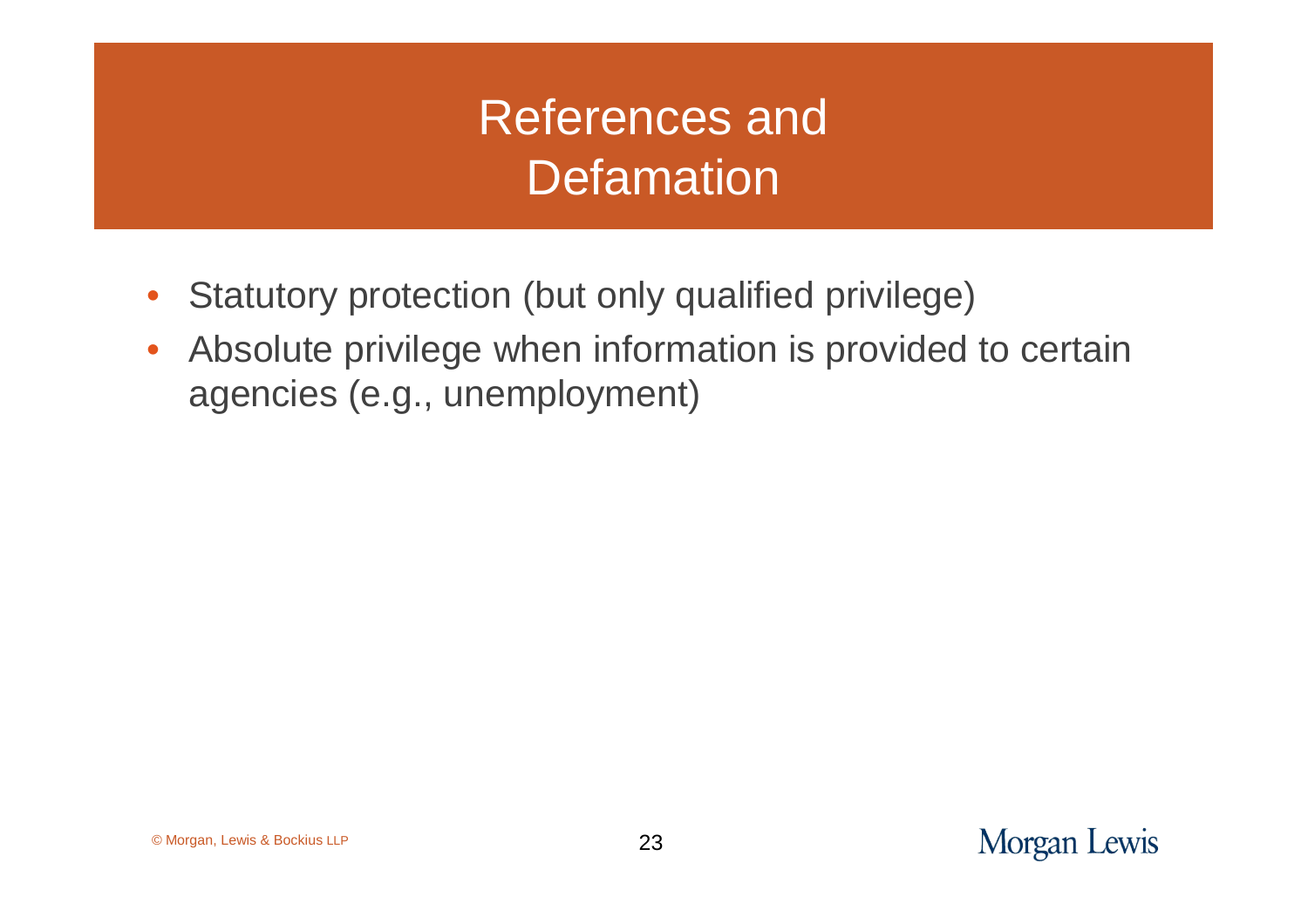# Required Postings: Do You Have Them Up?

- Florida Minimum Wage
- Florida Civil Rights Act
- Florida Workers' Compensation
- Florida Unemployment Compensation
- Child Labor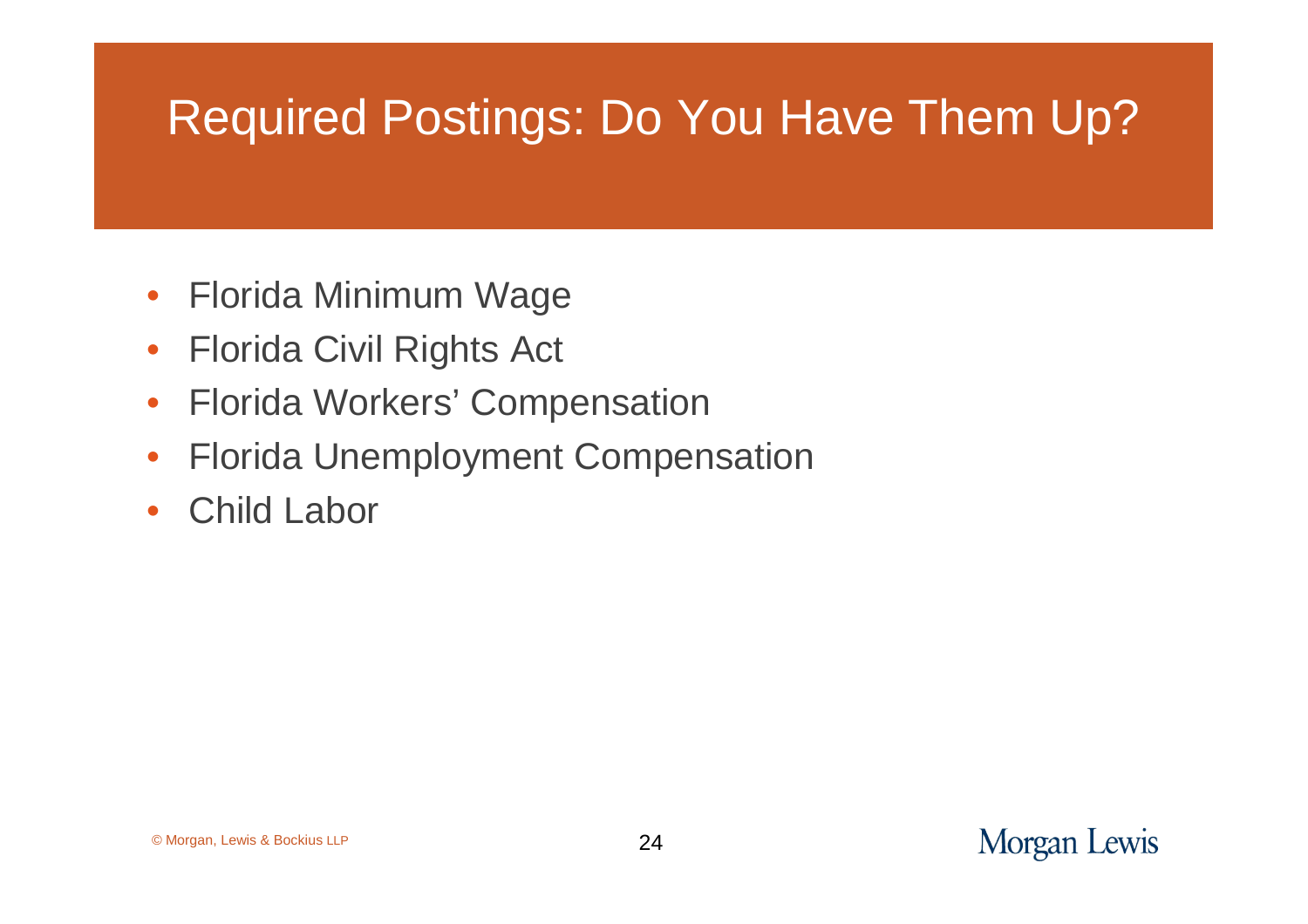# Miscellaneous Laws That Could Affect Your Workplace in Florida

- Florida Wiretapping two-party consent required
- Smokers have no protection
- No meal or rest period requirements (with limited exceptions)
- Jury duty pay
- Approval for direct deposit must be in writing law contains antiretaliation provision
- Child Labor laws
- Florida military leave 17 days of leave; no negative job action or refusal to hire based on military status (including the reserves)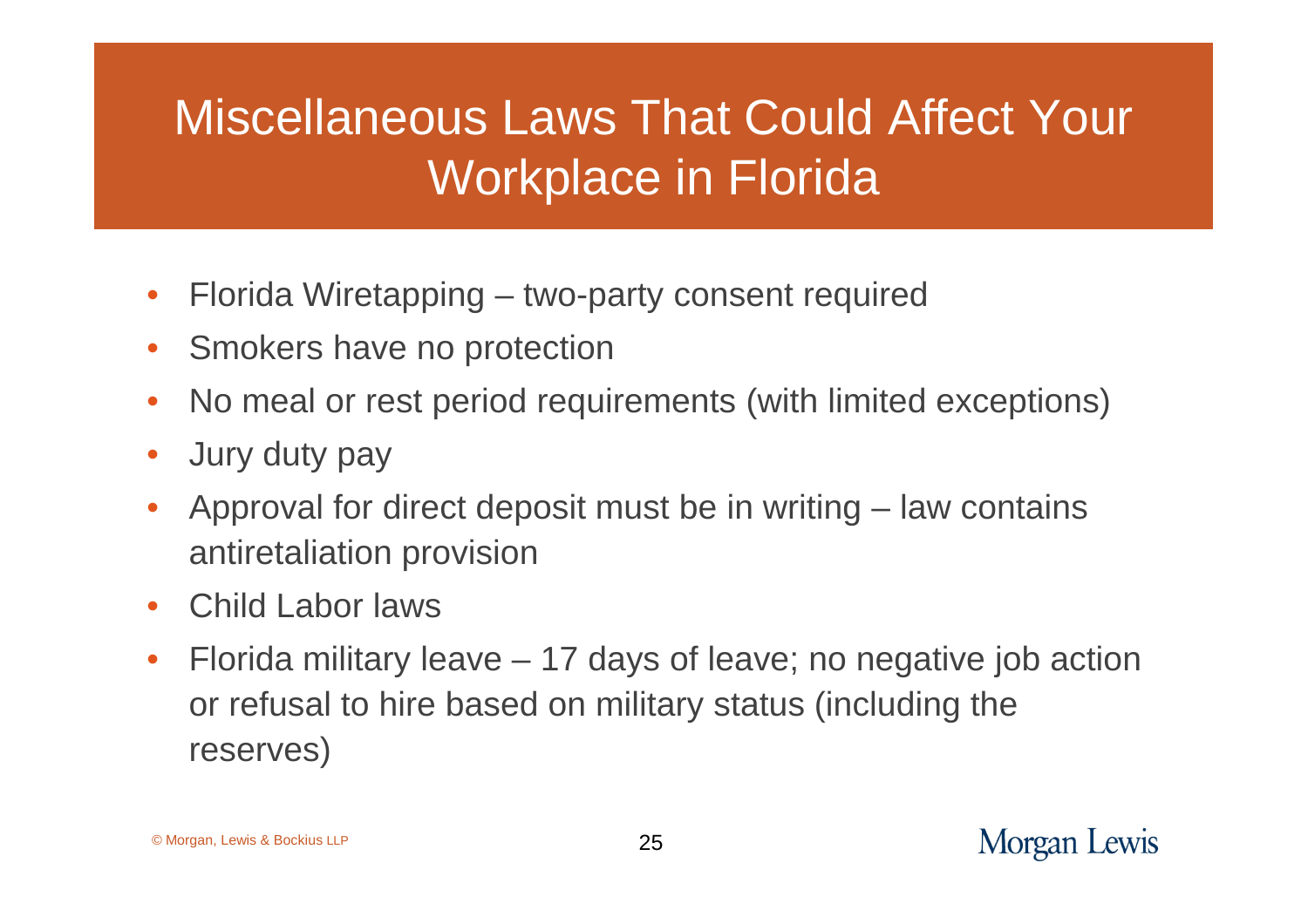#### Questions?

# What is on your mind about Florida employment Law?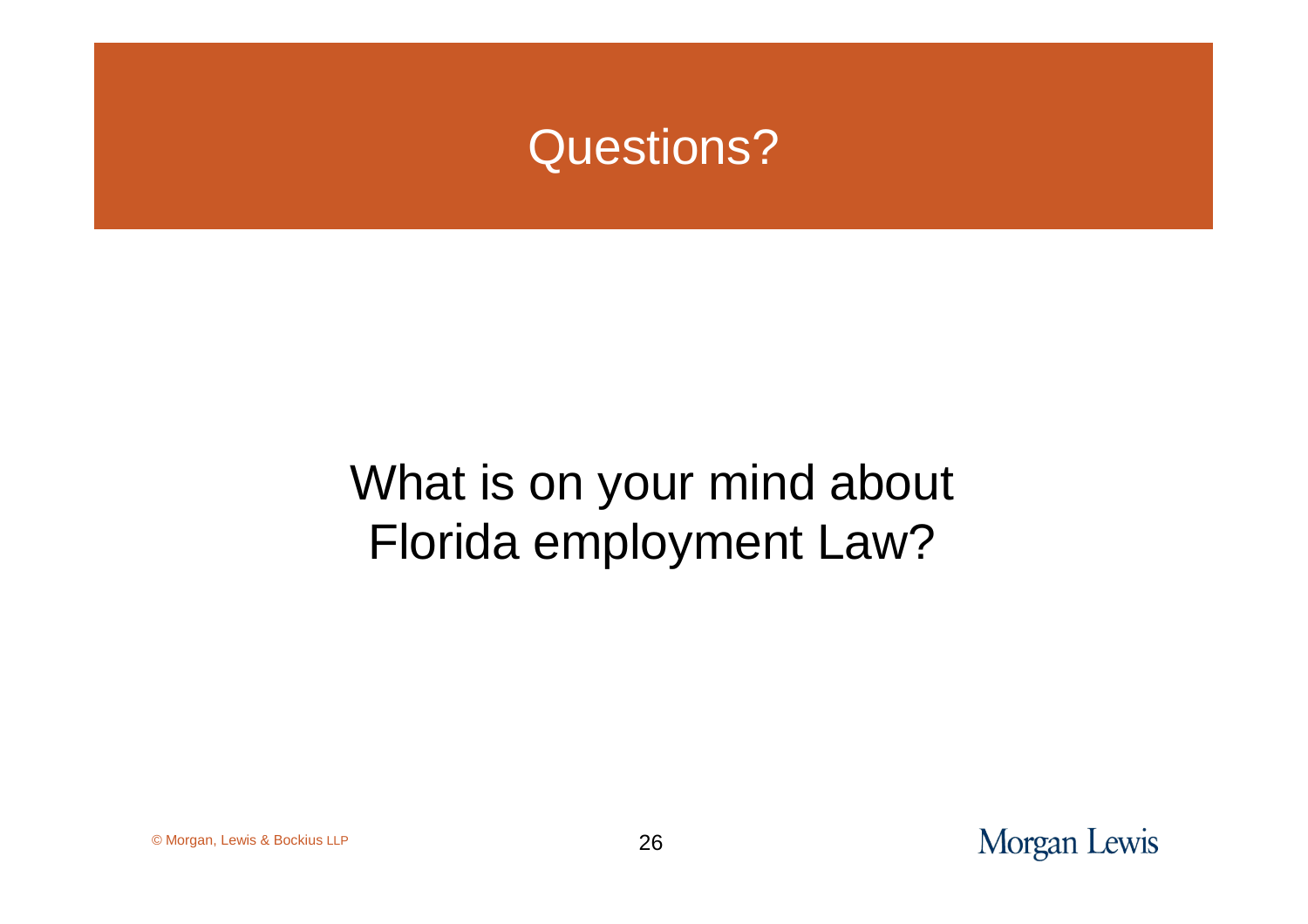#### **Presenters**



Anne Marie Estevez Partner Miami Office 305.415.3330 aestevez@morganlewis.com



Mark Zelek Partner Miami Office 305.415.3303 mzelek@morganlewis.com

© Morgan, Lewis & Bockius LLP